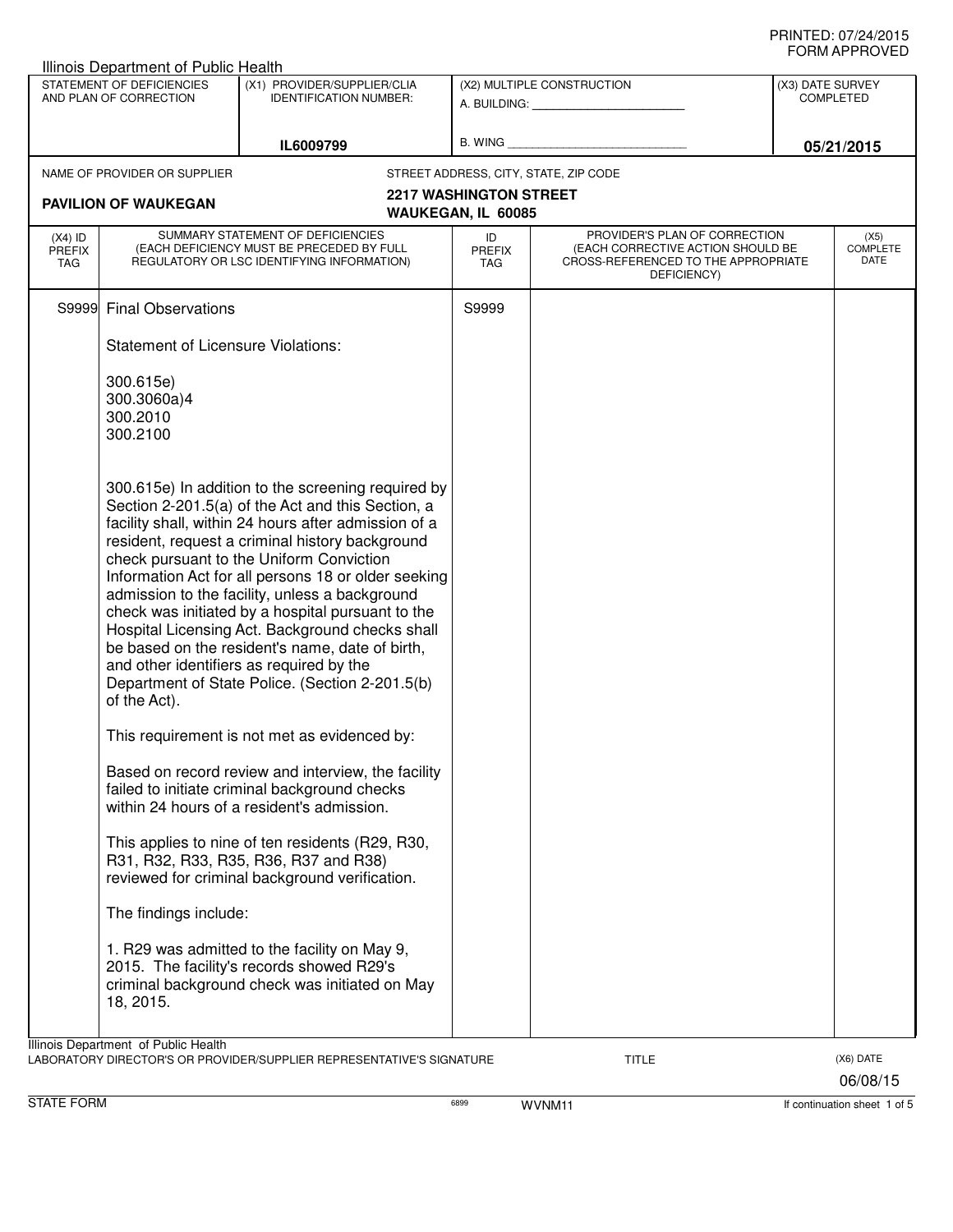| <b>Illinois Department of Public Health</b>         |                                                                                                                                                                                                                                                         |                                                                                                                                                   |                               |                                                                                                                          |                                      |                                 |
|-----------------------------------------------------|---------------------------------------------------------------------------------------------------------------------------------------------------------------------------------------------------------------------------------------------------------|---------------------------------------------------------------------------------------------------------------------------------------------------|-------------------------------|--------------------------------------------------------------------------------------------------------------------------|--------------------------------------|---------------------------------|
| STATEMENT OF DEFICIENCIES<br>AND PLAN OF CORRECTION |                                                                                                                                                                                                                                                         | (X1) PROVIDER/SUPPLIER/CLIA<br><b>IDENTIFICATION NUMBER:</b>                                                                                      |                               | (X2) MULTIPLE CONSTRUCTION                                                                                               | (X3) DATE SURVEY<br><b>COMPLETED</b> |                                 |
|                                                     |                                                                                                                                                                                                                                                         |                                                                                                                                                   | A. BUILDING: A.               |                                                                                                                          |                                      |                                 |
| IL6009799                                           |                                                                                                                                                                                                                                                         | B. WING                                                                                                                                           |                               |                                                                                                                          | 05/21/2015                           |                                 |
|                                                     | NAME OF PROVIDER OR SUPPLIER                                                                                                                                                                                                                            |                                                                                                                                                   |                               | STREET ADDRESS, CITY, STATE, ZIP CODE                                                                                    |                                      |                                 |
|                                                     | <b>PAVILION OF WAUKEGAN</b>                                                                                                                                                                                                                             |                                                                                                                                                   | <b>2217 WASHINGTON STREET</b> |                                                                                                                          |                                      |                                 |
|                                                     |                                                                                                                                                                                                                                                         |                                                                                                                                                   | WAUKEGAN, IL 60085            |                                                                                                                          |                                      |                                 |
| $(X4)$ ID<br><b>PREFIX</b><br>TAG                   |                                                                                                                                                                                                                                                         | SUMMARY STATEMENT OF DEFICIENCIES<br>(EACH DEFICIENCY MUST BE PRECEDED BY FULL<br>REGULATORY OR LSC IDENTIFYING INFORMATION)                      | ID<br>PREFIX<br>TAG           | PROVIDER'S PLAN OF CORRECTION<br>(EACH CORRECTIVE ACTION SHOULD BE<br>CROSS-REFERENCED TO THE APPROPRIATE<br>DEFICIENCY) |                                      | (X5)<br><b>COMPLETE</b><br>DATE |
| S9999                                               | Continued From page 1                                                                                                                                                                                                                                   |                                                                                                                                                   | S9999                         |                                                                                                                          |                                      |                                 |
|                                                     | 2. R30 was admitted to the facility on May 9,<br>2015. The facility's records showed R30's<br>criminal background check was initiated on May<br>18, 2015.<br>3. R31 was admitted to the facility on May 1,<br>2015. The facility's records showed R31's |                                                                                                                                                   |                               |                                                                                                                          |                                      |                                 |
|                                                     | 4, 2015.                                                                                                                                                                                                                                                | criminal background check was initiated on May                                                                                                    |                               |                                                                                                                          |                                      |                                 |
|                                                     | 18, 2015.                                                                                                                                                                                                                                               | 4. R32 was admitted to the facility on May 5,<br>2015. The facility's records showed R32's<br>criminal background check was initiated on May      |                               |                                                                                                                          |                                      |                                 |
|                                                     | 18, 2015                                                                                                                                                                                                                                                | 5. R33 was admitted to the facility on May 5,<br>2015. The facility's records showed R33's<br>criminal background check was initiated on May      |                               |                                                                                                                          |                                      |                                 |
|                                                     | 4, 2015.                                                                                                                                                                                                                                                | 6. R35 was admitted to the facility on May 2,<br>2015. The facility's records showed R35's<br>criminal background check was initiated on May      |                               |                                                                                                                          |                                      |                                 |
|                                                     | February 16, 2015.                                                                                                                                                                                                                                      | 7. R36 was admitted to the facility on February<br>13, 2015. The facility's records showed R36's<br>criminal background check was initiated on    |                               |                                                                                                                          |                                      |                                 |
|                                                     | 30, 2015.                                                                                                                                                                                                                                               | 8. R37 was admitted to the facility on April 28,<br>2015. The facility's records showed R37's<br>criminal background check was initiated on April |                               |                                                                                                                          |                                      |                                 |
|                                                     | 30, 2015.                                                                                                                                                                                                                                               | 9. R38 was admitted to the facility on April 27,<br>2015. The facility's records showed R38's<br>criminal background check was initiated on April |                               |                                                                                                                          |                                      |                                 |
|                                                     | llinois Denartment, of Public Health                                                                                                                                                                                                                    |                                                                                                                                                   |                               |                                                                                                                          |                                      |                                 |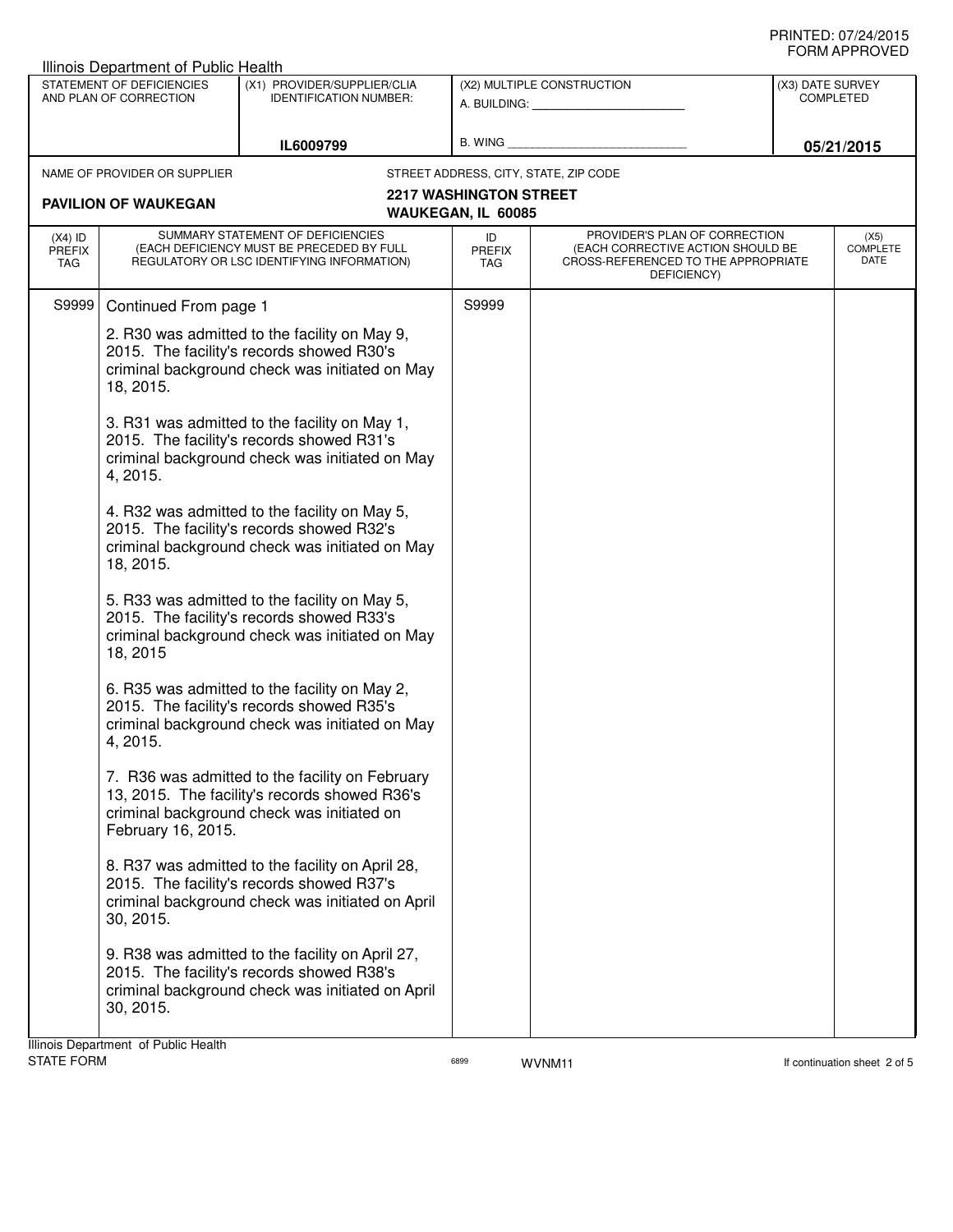|                                                     | Illinois Department of Public Health                                                                                                                 |                                                                                                                                                                                                                                                                                                                                                                                                                                                                                                                                                                                                                                                                                                                                                                                                                                                                                                                                                                                                                                                               |                                                     |                                                                                                                          |                                      | ᅴᄖᄞᇊᆝᆝᇅ៴ᄂ                       |
|-----------------------------------------------------|------------------------------------------------------------------------------------------------------------------------------------------------------|---------------------------------------------------------------------------------------------------------------------------------------------------------------------------------------------------------------------------------------------------------------------------------------------------------------------------------------------------------------------------------------------------------------------------------------------------------------------------------------------------------------------------------------------------------------------------------------------------------------------------------------------------------------------------------------------------------------------------------------------------------------------------------------------------------------------------------------------------------------------------------------------------------------------------------------------------------------------------------------------------------------------------------------------------------------|-----------------------------------------------------|--------------------------------------------------------------------------------------------------------------------------|--------------------------------------|---------------------------------|
| STATEMENT OF DEFICIENCIES<br>AND PLAN OF CORRECTION |                                                                                                                                                      | (X1) PROVIDER/SUPPLIER/CLIA<br><b>IDENTIFICATION NUMBER:</b>                                                                                                                                                                                                                                                                                                                                                                                                                                                                                                                                                                                                                                                                                                                                                                                                                                                                                                                                                                                                  | (X2) MULTIPLE CONSTRUCTION                          |                                                                                                                          | (X3) DATE SURVEY<br><b>COMPLETED</b> |                                 |
| IL6009799                                           |                                                                                                                                                      | B. WING <b>Example 2008</b>                                                                                                                                                                                                                                                                                                                                                                                                                                                                                                                                                                                                                                                                                                                                                                                                                                                                                                                                                                                                                                   |                                                     | 05/21/2015                                                                                                               |                                      |                                 |
|                                                     | NAME OF PROVIDER OR SUPPLIER                                                                                                                         |                                                                                                                                                                                                                                                                                                                                                                                                                                                                                                                                                                                                                                                                                                                                                                                                                                                                                                                                                                                                                                                               |                                                     | STREET ADDRESS, CITY, STATE, ZIP CODE                                                                                    |                                      |                                 |
|                                                     | <b>PAVILION OF WAUKEGAN</b>                                                                                                                          |                                                                                                                                                                                                                                                                                                                                                                                                                                                                                                                                                                                                                                                                                                                                                                                                                                                                                                                                                                                                                                                               | <b>2217 WASHINGTON STREET</b><br>WAUKEGAN, IL 60085 |                                                                                                                          |                                      |                                 |
| $(X4)$ ID<br><b>PREFIX</b><br>TAG                   |                                                                                                                                                      | SUMMARY STATEMENT OF DEFICIENCIES<br>(EACH DEFICIENCY MUST BE PRECEDED BY FULL<br>REGULATORY OR LSC IDENTIFYING INFORMATION)                                                                                                                                                                                                                                                                                                                                                                                                                                                                                                                                                                                                                                                                                                                                                                                                                                                                                                                                  | ID<br>PREFIX<br>TAG                                 | PROVIDER'S PLAN OF CORRECTION<br>(EACH CORRECTIVE ACTION SHOULD BE<br>CROSS-REFERENCED TO THE APPROPRIATE<br>DEFICIENCY) |                                      | (X5)<br><b>COMPLETE</b><br>DATE |
| S9999                                               | Continued From page 2                                                                                                                                |                                                                                                                                                                                                                                                                                                                                                                                                                                                                                                                                                                                                                                                                                                                                                                                                                                                                                                                                                                                                                                                               | S9999                                               |                                                                                                                          |                                      |                                 |
|                                                     | that does the background checks.<br>week.<br>dietetic service supervisor.<br>July 15, 1999)<br>supervisor.<br>the facility.<br>The findings include: | On 5/19/2015 at 2:00 P.M., E1 (Administrator)<br>stated that the staff did not initiate the criminal<br>background check win a timely manner because<br>the staff designated to do the check was either off<br>from work and or residents were admitted on a<br>late Fridays or weekends. E1 also said there is<br>no system in place for criminal background<br>checks to be initiated in the absence of this staff<br>Section 300.2010 Director of Food Services<br>a) A full-time person, qualified by training and<br>experience, shall be responsible for the total food<br>and nutrition services of the facility. This person<br>shall be on duty a minimum of 40 hours each<br>1) This person shall be either a dietitian or a<br>(Source: Amended at 23 III. Reg. 8106, effective<br>This requirement is NOT MET as evidenced by:<br>Based on interview and record review, the facility<br>failed to employ a food service manager who<br>meets the qualifications as dietetic food service<br>This affects all 95 residents receiving oral diets in |                                                     |                                                                                                                          |                                      |                                 |
|                                                     |                                                                                                                                                      |                                                                                                                                                                                                                                                                                                                                                                                                                                                                                                                                                                                                                                                                                                                                                                                                                                                                                                                                                                                                                                                               |                                                     |                                                                                                                          |                                      |                                 |
|                                                     | dietary manager's course.                                                                                                                            | On 5/19/15 at 9:00 AM, E1 (Administrator)<br>provided documentation of E14's (Corporate<br>Dietary Director) successful completion of the                                                                                                                                                                                                                                                                                                                                                                                                                                                                                                                                                                                                                                                                                                                                                                                                                                                                                                                     |                                                     |                                                                                                                          |                                      |                                 |
|                                                     | Ilinois Denartment of Public Health                                                                                                                  |                                                                                                                                                                                                                                                                                                                                                                                                                                                                                                                                                                                                                                                                                                                                                                                                                                                                                                                                                                                                                                                               |                                                     |                                                                                                                          |                                      |                                 |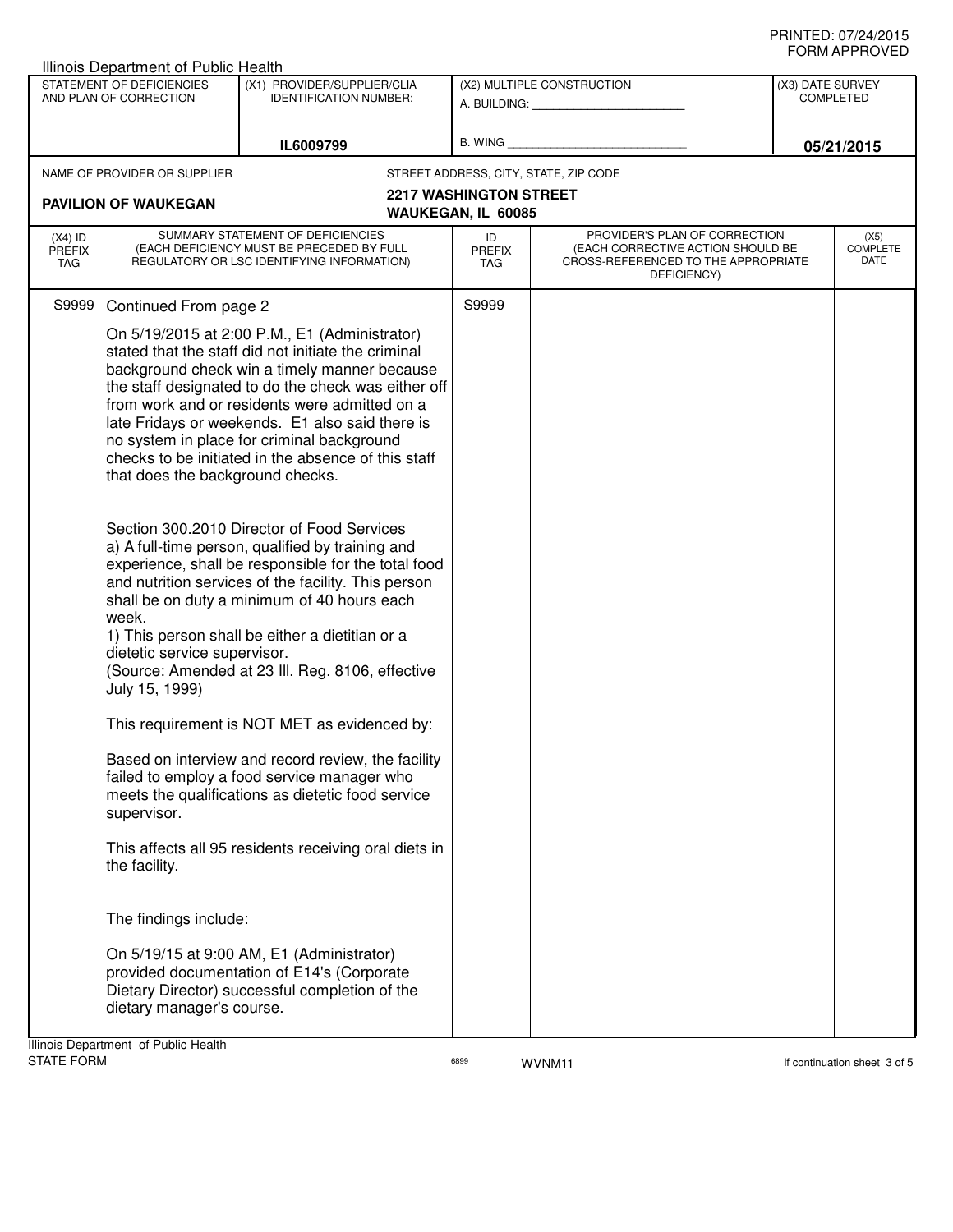| Illinois Department of Public Health                |                                                                                                                                                                                                                                                                                  |                                                                                                                                                                                                                                                                                                                       |                                                            |                                                                                                                          |                                      |                                 |
|-----------------------------------------------------|----------------------------------------------------------------------------------------------------------------------------------------------------------------------------------------------------------------------------------------------------------------------------------|-----------------------------------------------------------------------------------------------------------------------------------------------------------------------------------------------------------------------------------------------------------------------------------------------------------------------|------------------------------------------------------------|--------------------------------------------------------------------------------------------------------------------------|--------------------------------------|---------------------------------|
| STATEMENT OF DEFICIENCIES<br>AND PLAN OF CORRECTION |                                                                                                                                                                                                                                                                                  | (X1) PROVIDER/SUPPLIER/CLIA<br><b>IDENTIFICATION NUMBER:</b>                                                                                                                                                                                                                                                          | (X2) MULTIPLE CONSTRUCTION<br>A. BUILDING: A. BUILDING:    |                                                                                                                          | (X3) DATE SURVEY<br><b>COMPLETED</b> |                                 |
| IL6009799                                           |                                                                                                                                                                                                                                                                                  | B. WING                                                                                                                                                                                                                                                                                                               |                                                            | 05/21/2015                                                                                                               |                                      |                                 |
|                                                     | NAME OF PROVIDER OR SUPPLIER                                                                                                                                                                                                                                                     |                                                                                                                                                                                                                                                                                                                       |                                                            | STREET ADDRESS, CITY, STATE, ZIP CODE                                                                                    |                                      |                                 |
|                                                     | <b>PAVILION OF WAUKEGAN</b>                                                                                                                                                                                                                                                      |                                                                                                                                                                                                                                                                                                                       | <b>2217 WASHINGTON STREET</b><br><b>WAUKEGAN, IL 60085</b> |                                                                                                                          |                                      |                                 |
| $(X4)$ ID<br><b>PREFIX</b><br>TAG                   |                                                                                                                                                                                                                                                                                  | SUMMARY STATEMENT OF DEFICIENCIES<br>(EACH DEFICIENCY MUST BE PRECEDED BY FULL<br>REGULATORY OR LSC IDENTIFYING INFORMATION)                                                                                                                                                                                          | ID<br><b>PREFIX</b><br><b>TAG</b>                          | PROVIDER'S PLAN OF CORRECTION<br>(EACH CORRECTIVE ACTION SHOULD BE<br>CROSS-REFERENCED TO THE APPROPRIATE<br>DEFICIENCY) |                                      | (X5)<br><b>COMPLETE</b><br>DATE |
| S9999                                               | Continued From page 3                                                                                                                                                                                                                                                            |                                                                                                                                                                                                                                                                                                                       | S9999                                                      |                                                                                                                          |                                      |                                 |
|                                                     | On 5/19/15 at 10:35 AM, E14 stated she visits the<br>food service operation two to three times a week<br>in addition to visits by E 18 (Consultant Dietitian)<br>one day a week. E 13 (Dietary Manager) verified<br>E14 was not present at the facility on a full time<br>basis. |                                                                                                                                                                                                                                                                                                                       |                                                            |                                                                                                                          |                                      |                                 |
|                                                     | a qualified dietitian.                                                                                                                                                                                                                                                           | On 5/19/15 at 10:30 AM E13 stated she had not<br>taken the dietary manager's course nor was she                                                                                                                                                                                                                       |                                                            |                                                                                                                          |                                      |                                 |
|                                                     | one day a week.                                                                                                                                                                                                                                                                  | On 5/21/15 at 9:30 AM, E13 stated E14 visits the<br>facility one or two days a week and the E18 visits                                                                                                                                                                                                                |                                                            |                                                                                                                          |                                      |                                 |
|                                                     | 300.2100 Food Handling Sanitation<br>Adm. Code 750).<br>March 24, 1989)                                                                                                                                                                                                          | Every facility shall comply with the Department's<br>rules entitled "Food Service Sanitation" (77 III.<br>(Source: Amended at 13 III. Reg. 4684, effective                                                                                                                                                            |                                                            |                                                                                                                          |                                      |                                 |
|                                                     | Certification                                                                                                                                                                                                                                                                    | 750.540 Management Sanitation Training and                                                                                                                                                                                                                                                                            |                                                            |                                                                                                                          |                                      |                                 |
|                                                     | a)<br>sanitation manager.                                                                                                                                                                                                                                                        | All food service establishments as defined<br>in Section 750.10, except Category III facilities,<br>shall be under the operational supervision of a<br>certified food service sanitation manager.<br>Category III facilities do not require the<br>operational supervision of a certified food service                |                                                            |                                                                                                                          |                                      |                                 |
|                                                     | 1)<br>Illinois Department of Public Health                                                                                                                                                                                                                                       | Category I facilities. Category I facilities<br>as defined in Section 750.10 shall have a certified<br>food service sanitation manager on the premises<br>at all times that potentially hazardous food is<br>being handled, except as specified in subsections<br>(a)(1)(A) and (B) of this Section. A certified food |                                                            |                                                                                                                          |                                      |                                 |